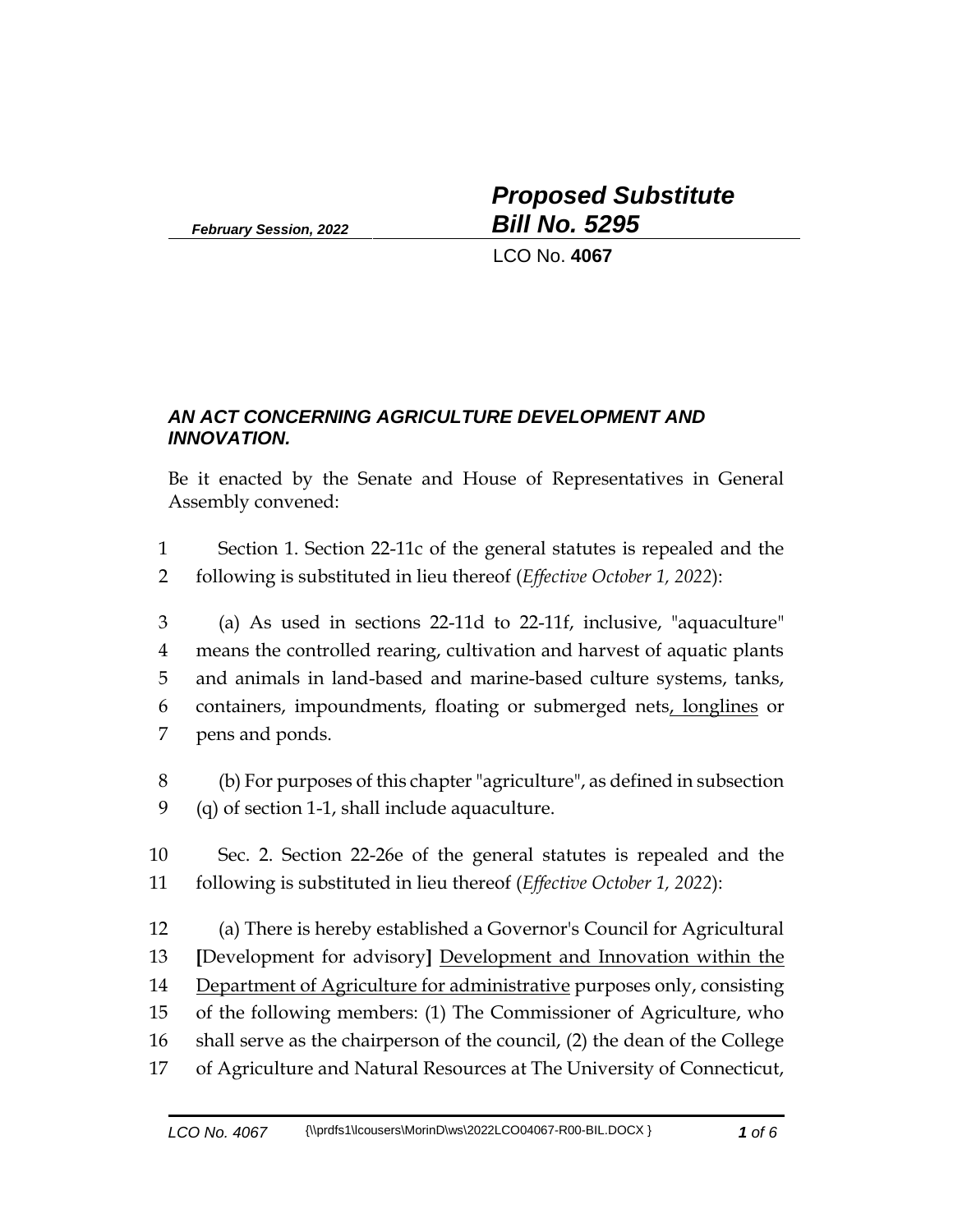*Proposed Substitute Bill No. 5295*

 or the dean's designee, who shall serve as co-vice-chairperson, (3) the chairperson of the Connecticut **[**Milk Promotion Board**]** Farm Bureau, or the chairperson's designee, (4) six members appointed by the Governor, **[**who shall each be actively engaged in agricultural production,**]** (5) one member appointed by the speaker of the House of Representatives, **[**who shall be engaged in agricultural processing,**]** (6) one member appointed by the president pro tempore of the Senate, **[**who shall be engaged in agricultural marketing,**]** (7) one member appointed by the majority leader of the House of Representatives, **[**who shall be engaged in agricultural sales,**]** (8) one member appointed by the majority leader of the Senate, **[**who shall be from a trade association,**]** (9) one member appointed by the minority leader of the House of Representatives, **[**who shall be from the green industry, and**]** (10) one member appointed by the minority leader of the Senate, **[**who shall be actively engaged in agricultural education**]** and (11) the director of the Connecticut Agricultural Experiment Station, who shall serve as the co-vice-chairperson.

 (b) The council shall make recommendations to the Department of Agriculture on ways to increase **[**the percentage of consumer dollars spent on Connecticut-grown fresh produce and farm products, including, but not limited to, ways to increase the amount of money spent by residents of the state on locally-grown farm products, by 2020, to not less than five per cent of all money spent by such residents on food**]** agriculture in the state by developing innovative market opportunities including, but not limited to, urban agriculture, 43 integration and adoption of new technologies, controlled environment agriculture, and diversification of products and opportunities. The council shall also make recommendations concerning the development, diversification and promotion of **[**agricultural products, programs and enterprises**]** agriculture in this state and shall provide for an interchange of ideas from the various commodity groups and organizations represented.

50 (c) The council shall meet not less than once per calendar quarter and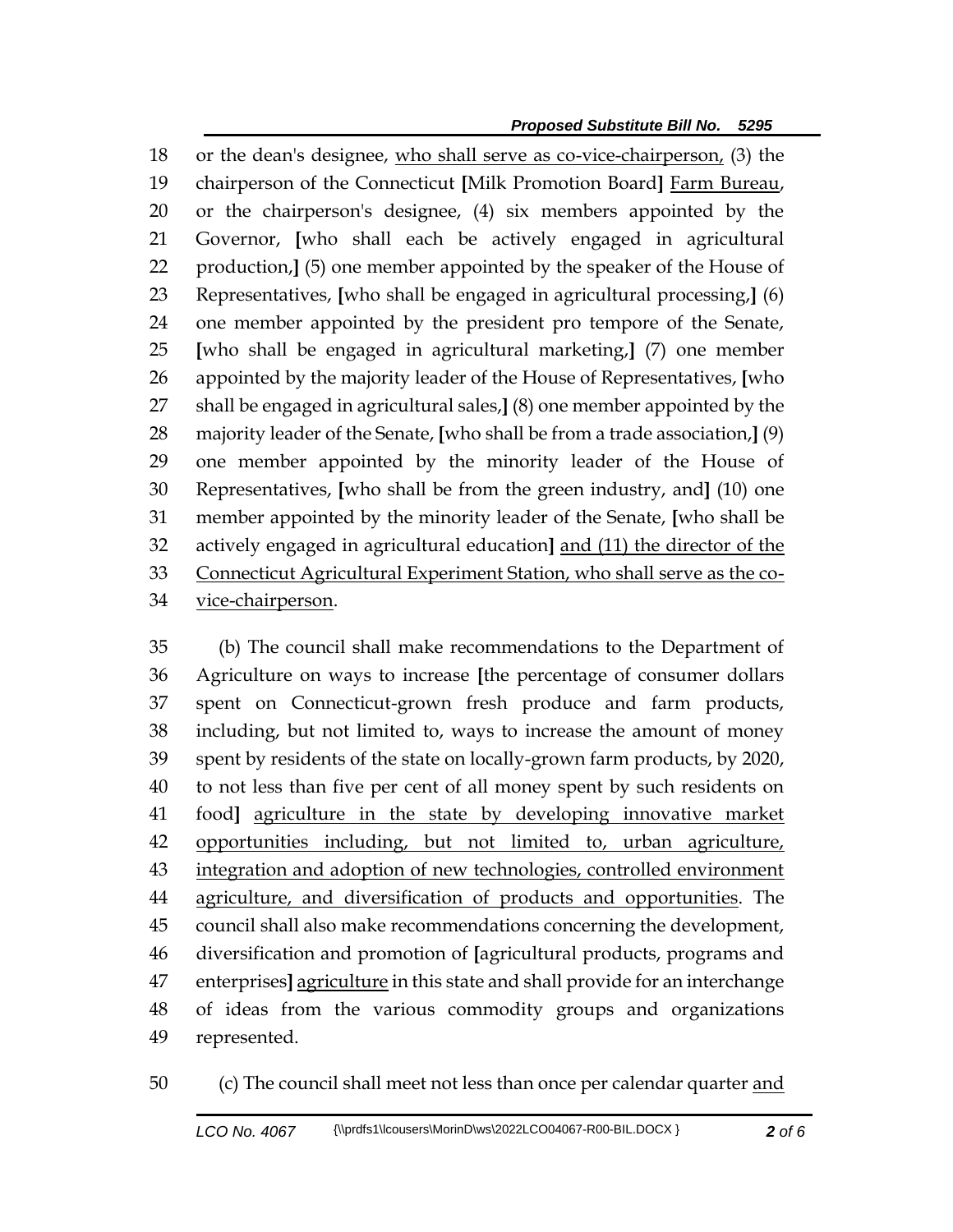*Proposed Substitute Bill No. 5295*

 (1) as often as deemed necessary by the chairperson, or (2) upon a call 52 for such a meeting by a quorum of the membership of the council. Any vacancy in the membership of the council shall be filled by the **[**Governor**]** applicable appointing authority. The members shall serve without compensation or reimbursement for expenses. Any member absent from more than two meetings in a calendar year shall be deemed to have resigned.

 Sec. 3. Section 22-61d of the general statutes is amended by adding subsection (d) as follows (*Effective July 1, 2022*):

 (NEW) (d) (1) No person shall sell, offer for sale, expose for sale or transport for sale any agricultural or vegetable seed or seed used for lawn or turf purposes that is not labeled in accordance with the provisions of section 22-61c.

 (2) Any such labeling described in subdivision (1) of this subsection shall be performed by a person who is registered with the Commissioner of Agriculture.

 (3) Any person who labels seed pursuant to subdivision (2) of this subsection shall register annually with the Commissioner of Agriculture. The application for a seed labeler registration shall be submitted to the commissioner in a manner and on a form prescribed by the commissioner. The application shall be accompanied by a fee of one hundred dollars. All seed labeler registrations shall expire on March thirty-first of each year.

 Sec. 4. Subsection (d) of section 26-57a of the general statutes is repealed and the following is substituted in lieu thereof (*Effective October 1, 2022*):

 (d) Until such time as regulations are adopted pursuant to subsection (a) of this section, any person may import one or more reindeer into the state during the period commencing on Thanksgiving Day of each year 80 and ending on the immediately following New Year's Day, or for a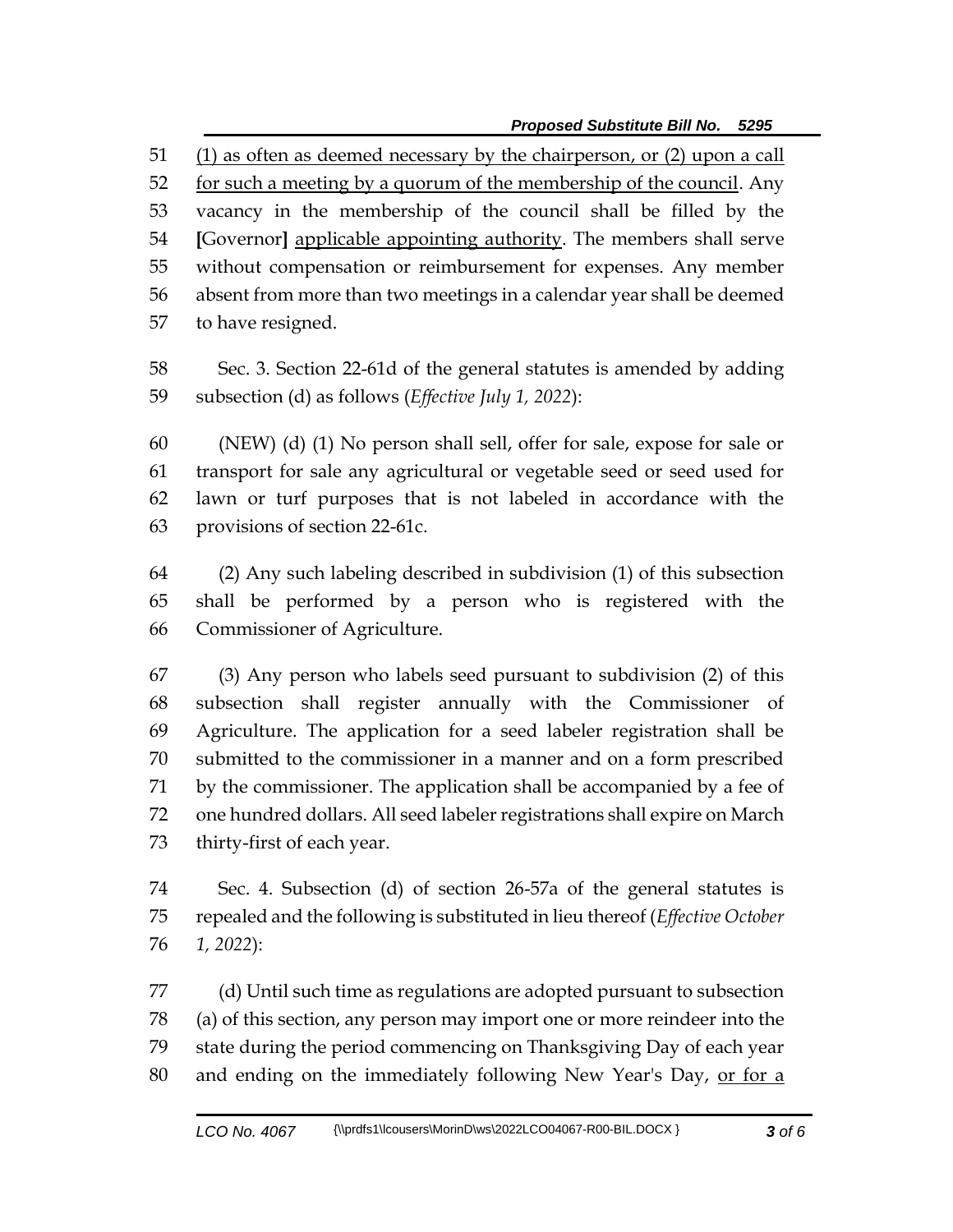period of time not to exceed seven days, provided (1) any reindeer so imported pursuant to this subsection is subsequently exported from the state no later than a week following the end of such period, and (2) such importation complies with the following requirements: Each reindeer so imported (A) is individually identified by a permanent metal ear tag, legible tattoo or microchip, (B) possesses a certified veterinary report of inspection documenting an inspection that occurred at least one day and not more than thirty days prior to entry into the state, (C) possesses documentation that verifies such reindeer (i) comes from a herd that is free of both tuberculosis and brucellosis, or (ii) tested negative for tuberculosis and brucellosis at least one day and not more than thirty days prior to entry into the state, and (D) possesses documentation that the originating herd participated in a state chronic wasting disease monitoring program (i) not less than the prior three years if from a state or province not known to have chronic wasting disease, or (ii) not less than the prior five years if from a state or province known to have chronic wasting disease outbreaks.

 Sec. 5. Section 22-345 of the general statutes is repealed and the following is substituted in lieu thereof (*Effective October 1, 2022*):

 Any **[**blind, deaf or mobility impaired**]** person with a disability who is the owner or keeper of a dog which **[**has been trained and educated to guide and assist such person in traveling upon the public streets or highways or otherwise**]** is a service animal for such person, is in training to become a service animal or is enrolled in a program described in 105 section 17a-22ee shall receive a license and tag for such dog from the town clerk of the town where such dog is owned or kept. Such license and tag shall be issued in accordance with the provisions of section 22- 340, and no fee shall be required of the owner or keeper of any such dog. When any such dog has not been previously licensed, by the town clerk to whom application is being made, such town clerk shall not license such dog or issue to the owner a license and tag unless **[**written evidence is exhibited to such clerk that the dog is trained and educated and intended in fact to perform such guide service for such applicant**]** such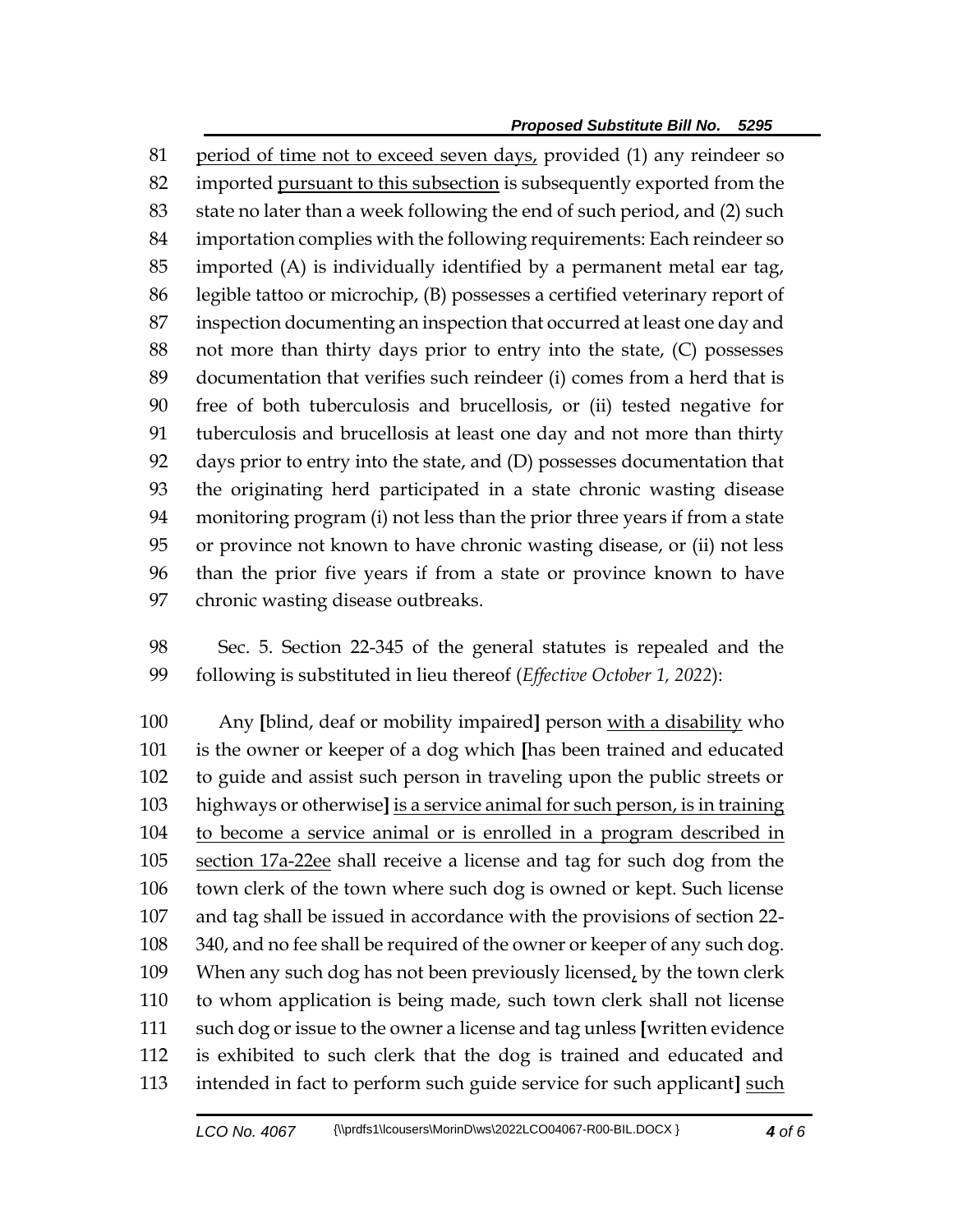*Proposed Substitute Bill No. 5295*

 person provides confirmation to the town clerk that such dog is a service animal, is in training to become a service animal or is enrolled in a program described in section 17a-22ee. Any person who has a dog placed with such person temporarily, including for breeding purposes, by a nonprofit organization established for the purpose of training or educating guide dogs to so assist **[**blind, deaf or mobility impaired**]** 120 persons with disabilities shall receive a license and tag for such dog from the town clerk of the town where such dog is kept. Such license and tag shall be issued in accordance with the provisions of section 22-340, and no fee shall be required for such license and tag, provided such person presents **[**written evidence**]** confirmation that such dog was placed with such person by such organization. **[**As used in this section and section 46a-44, "deaf person" means a person who cannot readily understand spoken language through hearing alone and who may also have a speech defect which renders such person's speech unintelligible to most people with normal hearing.**]**

 Sec. 6. (*Effective from passage*) The Commissioner of Agriculture shall convene a working group with the Connecticut Town Clerks Association for the purpose of developing a plan to create a state-wide online dog licensing portal. The commissioner shall serve as the chairperson of such working group and shall convene the first meeting of such working group not later than ninety days after the effective date of this section. Such working group shall consist of representatives of the Department of Agriculture and members of the Connecticut Town Clerks Association and any other person or organization deemed necessary by the commissioner. Such plan shall include, but not be limited to, provisions for the pre-use testing of the portal described in this section by each category of intended users of such portal and a recommendation for a date to implement the use of such portal on a state-wide basis. Not later than January 1, 2023, the commissioner shall submit such plan to the joint standing committee of the General Assembly having cognizance of matters relating to the environment in addition to any requisite legislative proposals that are consistent with the components of such plan.